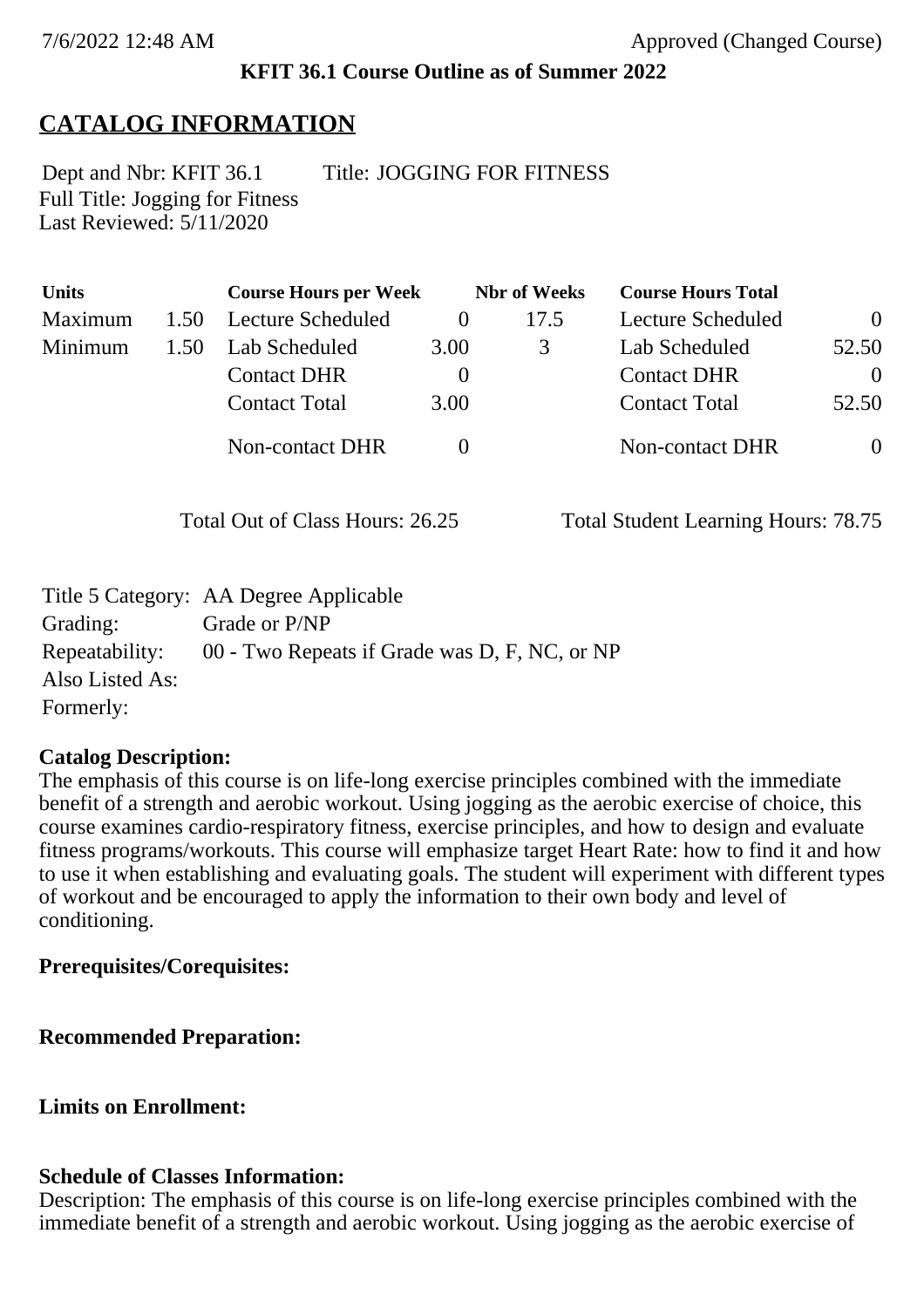choice, this course examines cardio-respiratory fitness, exercise principles, and how to design and evaluate fitness programs/workouts. This course will emphasize target Heart Rate: how to find it and how to use it when establishing and evaluating goals. The student will experiment with different types of workout and be encouraged to apply the information to their own body and level of conditioning. (Grade or P/NP) Prerequisites/Corequisites: Recommended: Limits on Enrollment: Transfer Credit: CSU;UC.

Repeatability: Two Repeats if Grade was D, F, NC, or NP

# **ARTICULATION, MAJOR, and CERTIFICATION INFORMATION:**

| <b>AS Degree:</b><br><b>CSU GE:</b> | Area<br><b>Transfer Area</b> |            |           | Effective:<br>Effective: | Inactive:<br>Inactive: |
|-------------------------------------|------------------------------|------------|-----------|--------------------------|------------------------|
| IGETC:                              | <b>Transfer Area</b>         |            |           | Effective:               | Inactive:              |
| <b>CSU Transfer: Transferable</b>   |                              | Effective: | Fall 2013 | Inactive:                |                        |
| <b>UC Transfer:</b> Transferable    |                              | Effective: | Fall 2013 | Inactive:                |                        |

# **CID:**

#### **Certificate/Major Applicable:**

[Both Certificate and Major Applicable](SR_ClassCheck.aspx?CourseKey=KFIT36.1)

# **COURSE CONTENT**

# **Student Learning Outcomes:**

Upon completion of the course, students will be able to:

- 1. Demonstrate proper jogging technique for functionally correct and efficient jogging.
- 2. Utilize training principles and assessment techniques to plan an individualized jogging program.

# **Objectives:**

Students will be able to:

- 1. Understand the use of equipment, terminology, track etiquette, warm-up and cool down exercises, stretching, training principles, and safety concerns.
- 2. Develop physiological adaptations to cardiorespiratory endurance and musculo-skeletal fitness.
- 3. Understand theory and technique associated specific to jogging for fitness.
- 4. Describe equipment and safety considerations specific to jogging.
- 5. Evaluate health considerations such as nutrition, injury prevention, rest and recovery, as they relate to jogging.

# **Topics and Scope:**

- I. Warm-up and Warm-down Activities
	- A. Low intensity cardio/respiratory exercise
	- B. Dynamic movement
	- C. Stretching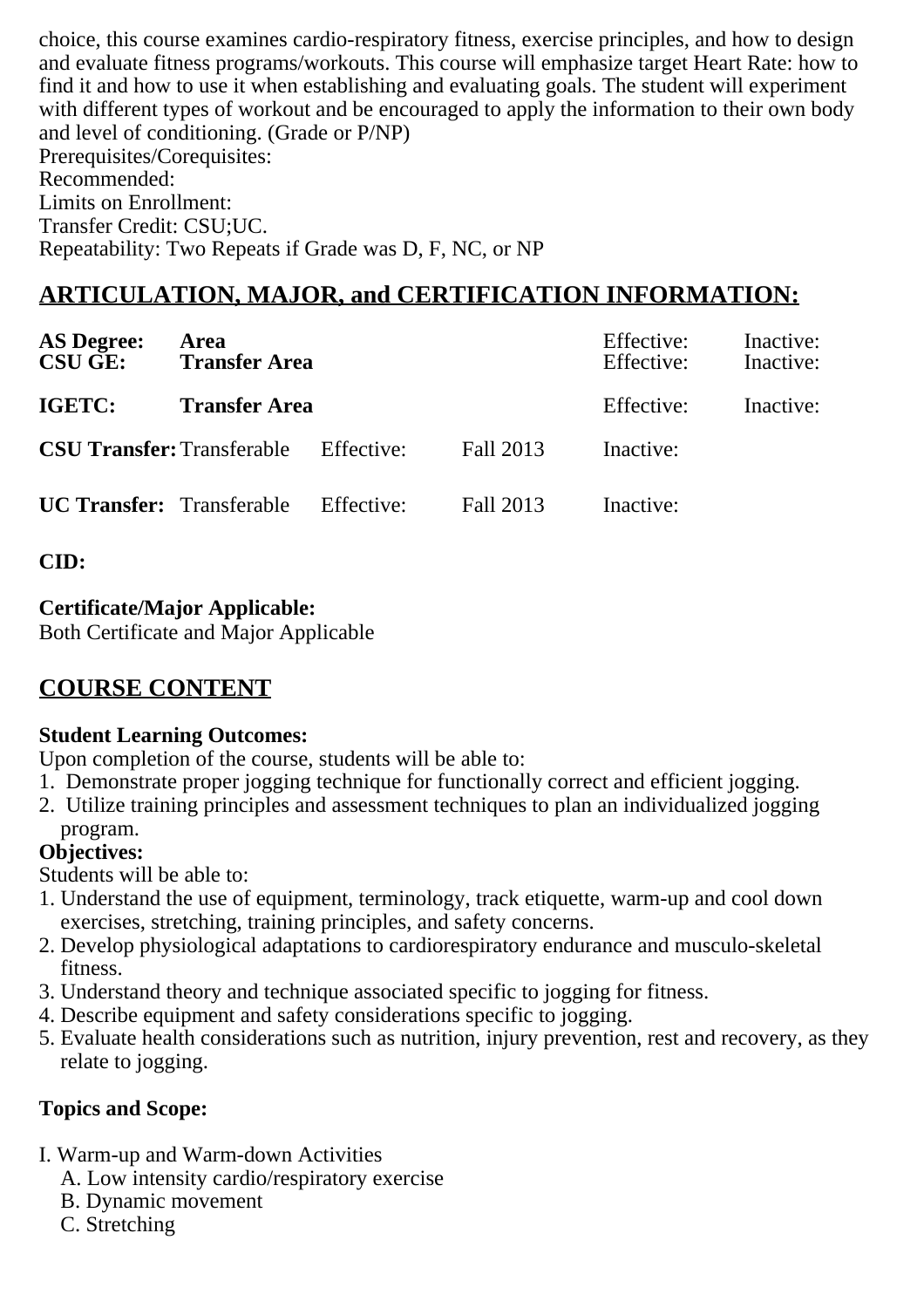- II. Cardio/Respiratory Conditioning
	- A. Jogging/Walking
	- B. Step exercise
		- 1. Bench stepping
		- 2. Bleachers
		- 3. Hills
- III. Physiological Adaptations to Jogging
	- A. Musculo-skeletal strength
	- B. Musculo-skeletal endurance
- IV. Flexibility
	- A. Active stretching
	- B. Static stretching
- V. Theory and Technique
	- A. Fitness testing (fitness level assessment)
		- 1. Timed one mile/timed two miles
		- 2. Nutritional guidelines
	- B. Heart rate
		- 1. Calculate exercise training zone
		- 2. Rate of perceived exertion
	- C. Muscle identification
	- D. Prevention and Treatment of Common Jogging Injuries
		- 1. Attire
		- 2. Group/Partner jogging
	- E. Body composition
- VI. Health Considerations
	- A. Nutrition
	- B. Injury prevention
	- C. Rest
	- D. Recovery

# **Assignment:**

Students are expected to spend an additional one and one-half hours per week outside of class completing one or more of the following assignments:

- 1. Attendance and class participation
- 2. Fitness portfolio
- 3. Exercise 1 hour per weekt in addition to regularly scheduled class meetings
- 4. One to three quiz(zes), one to three midterm(s)
- 5. Final exam
- 6. Jogging technique evaluation
- 7. Body composition calculation
- 8. Exercise heart rate calculation
- 9. Personal training log

# **Methods of Evaluation/Basis of Grade:**

**Writing:** Assessment tools that demonstrate writing skills and/or require students to select, organize and explain ideas in writing.